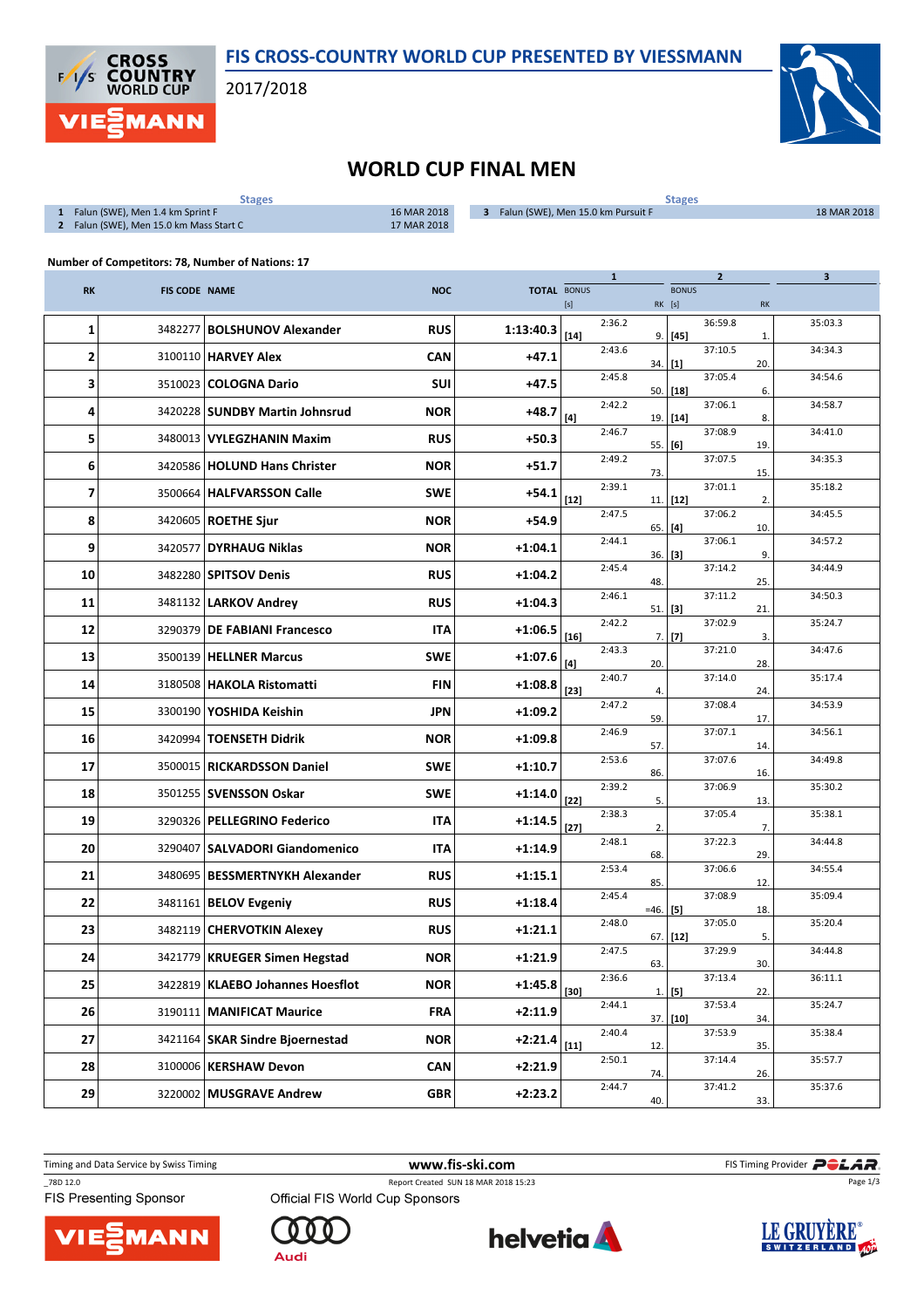

2017/2018



## WORLD CUP FINAL MEN

|           |                      |                                |            |                                       |                                                                                                                                                                                                                                                                                                                                                                                                                                                                                                                                                                                                                                                                    | $\mathbf{1}$ |                        | $\overline{2}$ |           | 3       |
|-----------|----------------------|--------------------------------|------------|---------------------------------------|--------------------------------------------------------------------------------------------------------------------------------------------------------------------------------------------------------------------------------------------------------------------------------------------------------------------------------------------------------------------------------------------------------------------------------------------------------------------------------------------------------------------------------------------------------------------------------------------------------------------------------------------------------------------|--------------|------------------------|----------------|-----------|---------|
| <b>RK</b> | <b>FIS CODE NAME</b> |                                | <b>NOC</b> | <b>TOTAL BONUS</b>                    | $[s] % \begin{center} % \includegraphics[width=\linewidth]{imagesSupplemental_3.png} % \end{center} % \caption { % \textit{DefNet} of the \textit{DefNet} dataset. % Note that the \textit{DefNet} and \textit{DefNet} dataset. % Note that the \textit{DefNet} and \textit{DefNet} dataset. % Note that the \textit{DefNet} and \textit{DefNet} dataset. % Note that the \textit{DefNet} and \textit{DefNet} dataset. % Note that the \textit{DefNet} and \textit{DefNet} dataset. % Note that the \textit{DefNet} and \textit{DefNet} dataset. % Note that the \textit{DefNet} and \textit{DefNet} dataset. % Note that the \textit{DefNet} and \textit{DefNet}$ |              | <b>BONUS</b><br>RK [s] |                | RK        |         |
| 30        |                      | 1345875 GAILLARD Jean Marc     | <b>FRA</b> | $+2:26.8$                             |                                                                                                                                                                                                                                                                                                                                                                                                                                                                                                                                                                                                                                                                    | 2:52.6       |                        | 37:13.9        |           | 36:01.6 |
| 31        |                      | 3421320   IVERSEN Emil         | <b>NOR</b> | $+2:44.0$                             |                                                                                                                                                                                                                                                                                                                                                                                                                                                                                                                                                                                                                                                                    | 2:41.4       | 82.<br>$[1]$           | 37:31.6        | 23.       | 36:19.3 |
| 32        |                      | 3190268 BACKSCHEIDER Adrien    | <b>FRA</b> | $+2:51.6$                             | [4]                                                                                                                                                                                                                                                                                                                                                                                                                                                                                                                                                                                                                                                                | 2:47.3       | 18.   [4]              | 37:33.4        | 31<br>32. | 36:11.2 |
| 33        |                      | 3050180   BALDAUF Dominik      | <b>AUT</b> | $+2:51.7$                             | $[2]$                                                                                                                                                                                                                                                                                                                                                                                                                                                                                                                                                                                                                                                              | 2:43.3       | 61.<br>29.             | 38:08.3        | 37.       | 35:42.4 |
| 34        |                      | 3190302   PARISSE Clement      | <b>FRA</b> | $+2:56.0$                             |                                                                                                                                                                                                                                                                                                                                                                                                                                                                                                                                                                                                                                                                    | 2:49.0       | 72.                    | 38:14.1        | 42.       | 35:33.2 |
| 35        |                      | 3200241 BING Thomas            | <b>GER</b> | $+3:04.1$                             |                                                                                                                                                                                                                                                                                                                                                                                                                                                                                                                                                                                                                                                                    | 2:45.2       | 45.                    | 38:16.1        | 43.       | 35:43.1 |
| 36        |                      | 3501223   <b>BURMAN Jens</b>   | <b>SWE</b> | $+3:05.4$                             |                                                                                                                                                                                                                                                                                                                                                                                                                                                                                                                                                                                                                                                                    | 2:51.4       | 78.                    | 38:12.0        | 39.       | 35:42.3 |
| 37        |                      | 3180301   LEHTONEN Lari        | <b>FIN</b> | $+3:10.0$                             |                                                                                                                                                                                                                                                                                                                                                                                                                                                                                                                                                                                                                                                                    | 2:50.4       | 75.                    | 38:33.5        | 49.       | 35:26.4 |
| 38        |                      | 3530511   BJORNSEN Erik        | <b>USA</b> | $+3:10.4$                             |                                                                                                                                                                                                                                                                                                                                                                                                                                                                                                                                                                                                                                                                    | 2:43.4       | 31.                    | 38:46.9        | 52.       | 35:20.4 |
| 39        |                      | 3200376 NOTZ Florian           | <b>GER</b> | $+3:10.4$                             |                                                                                                                                                                                                                                                                                                                                                                                                                                                                                                                                                                                                                                                                    | 2:55.5       | 89.                    | 38:38.4        | 50.       | 35:16.8 |
| 40        |                      | 3200356   DOBLER Jonas         | <b>GER</b> | $+3:10.6$                             |                                                                                                                                                                                                                                                                                                                                                                                                                                                                                                                                                                                                                                                                    | 2:50.8       | 76.                    | 38:25.4        | 46.       | 35:34.7 |
| 41        |                      | 3501297   SANDSTROEM Bjoern    | <b>SWE</b> | $+3:12.6$                             |                                                                                                                                                                                                                                                                                                                                                                                                                                                                                                                                                                                                                                                                    | 2:47.4       | 62.                    | 37:58.2        | 36.       | 36:07.3 |
| 42        |                      | 3501346   THORN Viktor         | <b>SWE</b> | $+3:28.2$                             | $[15]$                                                                                                                                                                                                                                                                                                                                                                                                                                                                                                                                                                                                                                                             | 2:39.5       | 8.                     | 38:24.5        | 45.       | 36:19.5 |
| 43        |                      | 3510342   <b>BAUMANN Jonas</b> | SUI        | $+3:31.7$                             |                                                                                                                                                                                                                                                                                                                                                                                                                                                                                                                                                                                                                                                                    | 2:45.4       | 49.                    | 38:18.7        | 44        | 36:07.9 |
| 44        |                      | 3290383   RASTELLI Maicol      | <b>ITA</b> | $+3:40.4$                             |                                                                                                                                                                                                                                                                                                                                                                                                                                                                                                                                                                                                                                                                    | 2:44.9       | 42.                    | 37:06.5        | 11        | 37:29.3 |
| 45        |                      | 3190282 JAY Renaud             | <b>FRA</b> | $+3:43.1$                             | $[3]$                                                                                                                                                                                                                                                                                                                                                                                                                                                                                                                                                                                                                                                              | 2:39.1       | 21.                    | 38:58.5        | 57.       | 35:48.8 |
| 46        |                      | 3290245   NOECKLER Dietmar     | <b>ITA</b> | $+3:59.0$                             |                                                                                                                                                                                                                                                                                                                                                                                                                                                                                                                                                                                                                                                                    | 2:48.9       | 71.                    | 38:11.7        | 38.       | 36:38.7 |
| 47        |                      | 3150509 KNOP Petr              | <b>CZE</b> | $+4:00.3$                             |                                                                                                                                                                                                                                                                                                                                                                                                                                                                                                                                                                                                                                                                    | 2:51.9       | 79.                    | 39:07.0        | 63.       | 35:41.7 |
| 48        |                      | 3200205   BOEGL Lucas          | <b>GER</b> | $+4:06.9$                             |                                                                                                                                                                                                                                                                                                                                                                                                                                                                                                                                                                                                                                                                    | 2:52.8       | 83.                    | 38:51.2        | 54.       | 36:03.2 |
| 49        |                      | 3530120   HAMILTON Simeon      | <b>USA</b> | $+4:07.8$                             | [5]                                                                                                                                                                                                                                                                                                                                                                                                                                                                                                                                                                                                                                                                | 2:40.3       | 14.                    | 39:06.2        | 62        | 36:06.6 |
| 50        |                      | 3190255 GROS Baptiste          | <b>FRA</b> | $+4:14.0$                             | $[5]$                                                                                                                                                                                                                                                                                                                                                                                                                                                                                                                                                                                                                                                              | 2:37.6       | 13.                    | 39:40.7        | 72.       | 35:41.0 |
| 51        |                      | 3150570 NOVAK Michal           | <b>CZE</b> | $+4:17.5$                             | $[3]$                                                                                                                                                                                                                                                                                                                                                                                                                                                                                                                                                                                                                                                              | 2:42.7       | 24.                    | 38:59.2        | 58.       | 36:18.9 |
| 52        |                      | 3500330 PETERSON Teodor        | <b>SWE</b> | $+4:23.9$                             | $[21]$                                                                                                                                                                                                                                                                                                                                                                                                                                                                                                                                                                                                                                                             | 2:39.5       | 6.                     | 39:05.3        | 61        | 36:40.4 |
| 53        |                      | 3500991   WESTBERG Karl-Johan  | <b>SWE</b> | +4:23.9 $\left  \frac{13}{2} \right $ |                                                                                                                                                                                                                                                                                                                                                                                                                                                                                                                                                                                                                                                                    | 2:38.5       | 10.                    | 38:44.0        | 51        | 36:54.7 |
| 54        |                      | 3180861 MAEKI Joni             | <b>FIN</b> | $+4:29.0$                             | $[3]$                                                                                                                                                                                                                                                                                                                                                                                                                                                                                                                                                                                                                                                              | 2:40.5       | 22.                    | 39:03.0        | 59.       | 36:28.8 |
| 55        |                      | 3500762   LINDBLAD Anton       | <b>SWE</b> | $+4:31.4$                             |                                                                                                                                                                                                                                                                                                                                                                                                                                                                                                                                                                                                                                                                    | 2:44.6       | 39.                    | 38:50.2        | 53.       | 36:36.9 |
| 56        |                      | 3100175   KILLICK Graeme       | <b>CAN</b> | $+4:33.0$                             |                                                                                                                                                                                                                                                                                                                                                                                                                                                                                                                                                                                                                                                                    | 2:52.4       | 81.                    | 38:12.8        | 41.       | 37:08.1 |
| 57        |                      | 3420365   BRANDSDAL Eirik      | <b>NOR</b> | $+4:40.0$                             | $[4] \centering% \includegraphics[width=1.0\textwidth]{images/TrDiM1.png} \caption{The 3D (top) and the 4D (bottom) are shown in the left and right.} \label{TrDiM1}$                                                                                                                                                                                                                                                                                                                                                                                                                                                                                              | 2:40.2       | 17.                    | 38:32.4        | 47.       | 37:11.7 |
| 58        |                      | 3530532   PATTERSON Scott      | <b>USA</b> | $+4:41.5$                             |                                                                                                                                                                                                                                                                                                                                                                                                                                                                                                                                                                                                                                                                    | 2:53.7       | 87.                    | 39:40.4        | 71.       | 35:47.7 |
| 59        |                      | 3530629 CALDWELL Patrick       | <b>USA</b> | $+4:41.6$                             |                                                                                                                                                                                                                                                                                                                                                                                                                                                                                                                                                                                                                                                                    | 2:47.2       | 60.                    | 39:52.5        | 75.       | 35:42.2 |
| 60        |                      | 3530713 BOLGER Kevin           | <b>USA</b> | $+4:43.5$                             | $[2]$                                                                                                                                                                                                                                                                                                                                                                                                                                                                                                                                                                                                                                                              | 2:43.3       | 30.                    | 39:26.9        | 69.       | 36:15.6 |
| 61        |                      | 3300373 MIYAZAWA Hiroyuki      | <b>JPN</b> | $+4:49.1$                             | [5]                                                                                                                                                                                                                                                                                                                                                                                                                                                                                                                                                                                                                                                                | 2:41.1       | 15.                    | 39:04.4        | 60.       | 36:48.9 |

Timing and Data Service by Swiss Timing **WWW.fis-ski.com WWW.fis-Ski.com** FIS Timing Provider **PCLAR**. Page 2/3

\_78D 12.0 Report Created SUN 18 MAR 2018 15:23

в